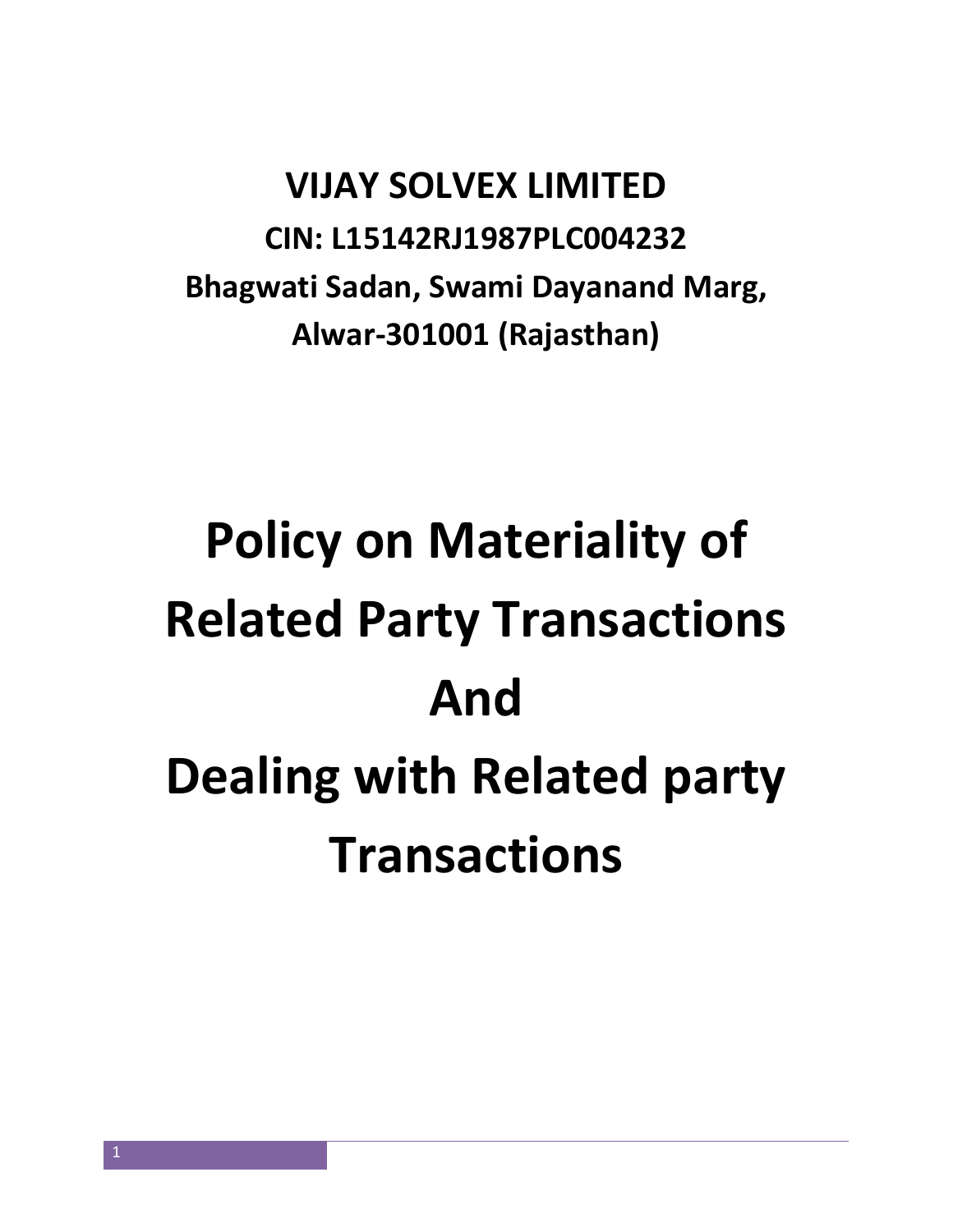### **Contents:**

| 1.7 | Introduction                                        | 3  |
|-----|-----------------------------------------------------|----|
| 2.  | <b>Definitions</b>                                  | 3  |
| 3.  | Applicability                                       | 5  |
| 4.  | Policy and Procedure for Related Party Transactions | 6  |
| 5.  | Reporting and Disclosures                           | 13 |
| 6.  | Amendments                                          | 13 |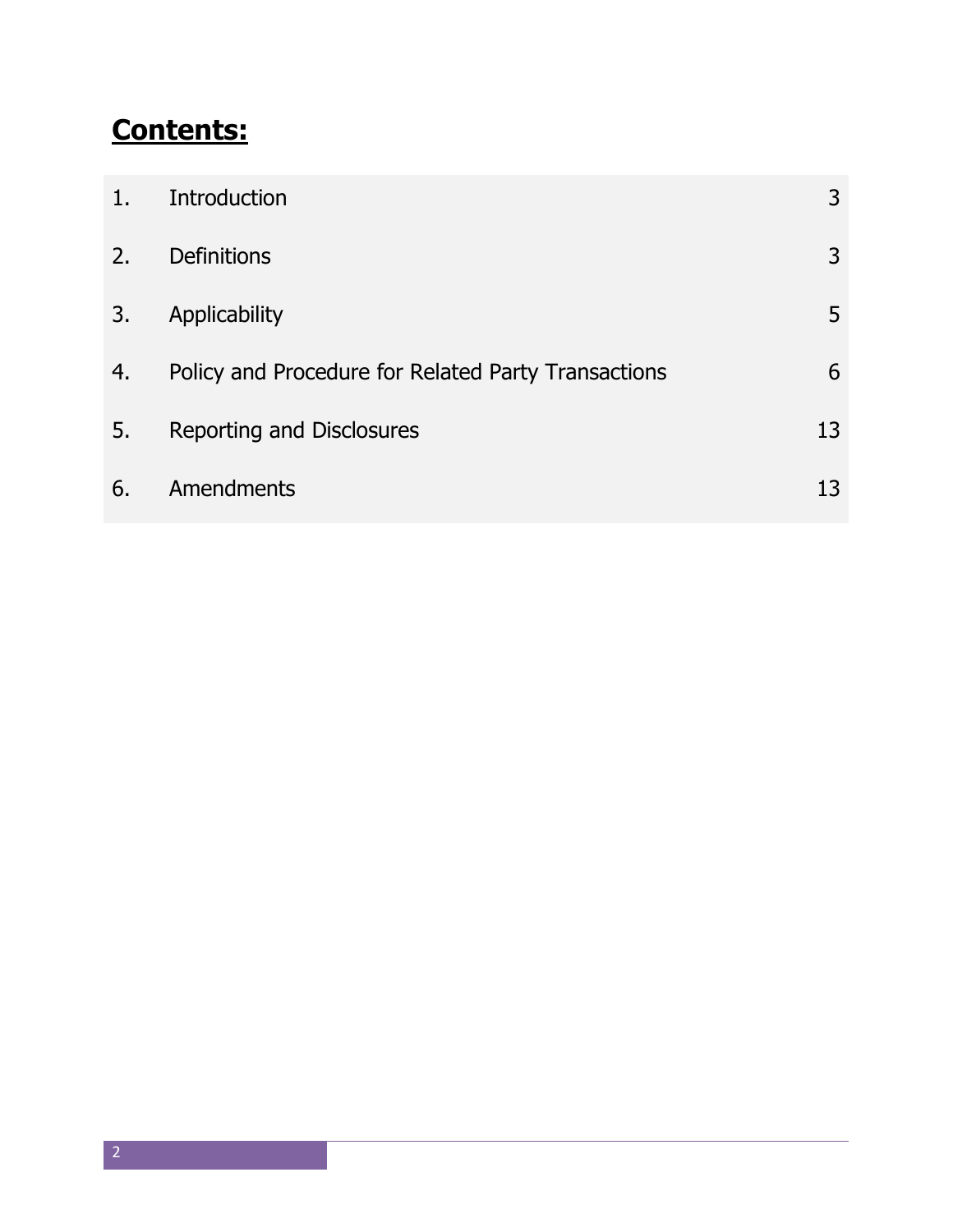#### **1. INTRODUCTION**

In accordance with the Companies Act, 2013 (the Act) and the Securities and Exchange Board of India (Listing Obligations and Disclosure Requirements) Regulations, 2015 (Listing Regulations), the Board has adopted a policy on Materiality of Related Party Transactions and dealing with Related Party Transactions.

#### **2. DEFINITIONS**

**"Act"** shall mean the Companies Act, 2013 and the rules made thereunder, as amended from time to time.

**"Arm's Length Transactions"** means a transaction between two Related Parties that is conducted in the same manner in which that there is no conflict of interest.

**"Audit Committee or Committee"** means the Audit Committee of the Board of Directors of the Company.

**"Board"** shall mean Board of Directors of the Company.

**"Company"** shall mean Vijay Solvex Limited.

**"Control"** shall have the same meaning as defined in SEBI (Substantial Acquisition of Shares and Takeovers) Regulations, 2011.

**"Key Managerial Personnel"** means key managerial personnel as defined under the Companies Act, 2013 and includes:

- Chief executive officer or the Managing Director or the Manager;
- Company Secretary;
- Whole-time Director;
- Chief Financial Officer;
- Such other officer, not more than one level below the directors who is in whole-time employment, designated as key managerial personnel by the Board; and
- such other officer as may be prescribed under the Act

**"Listing Regulations"** shall mean the Securities and Exchange Board of India (Listing Obligations and Disclosure Requirements) Regulations, 2015, as amended.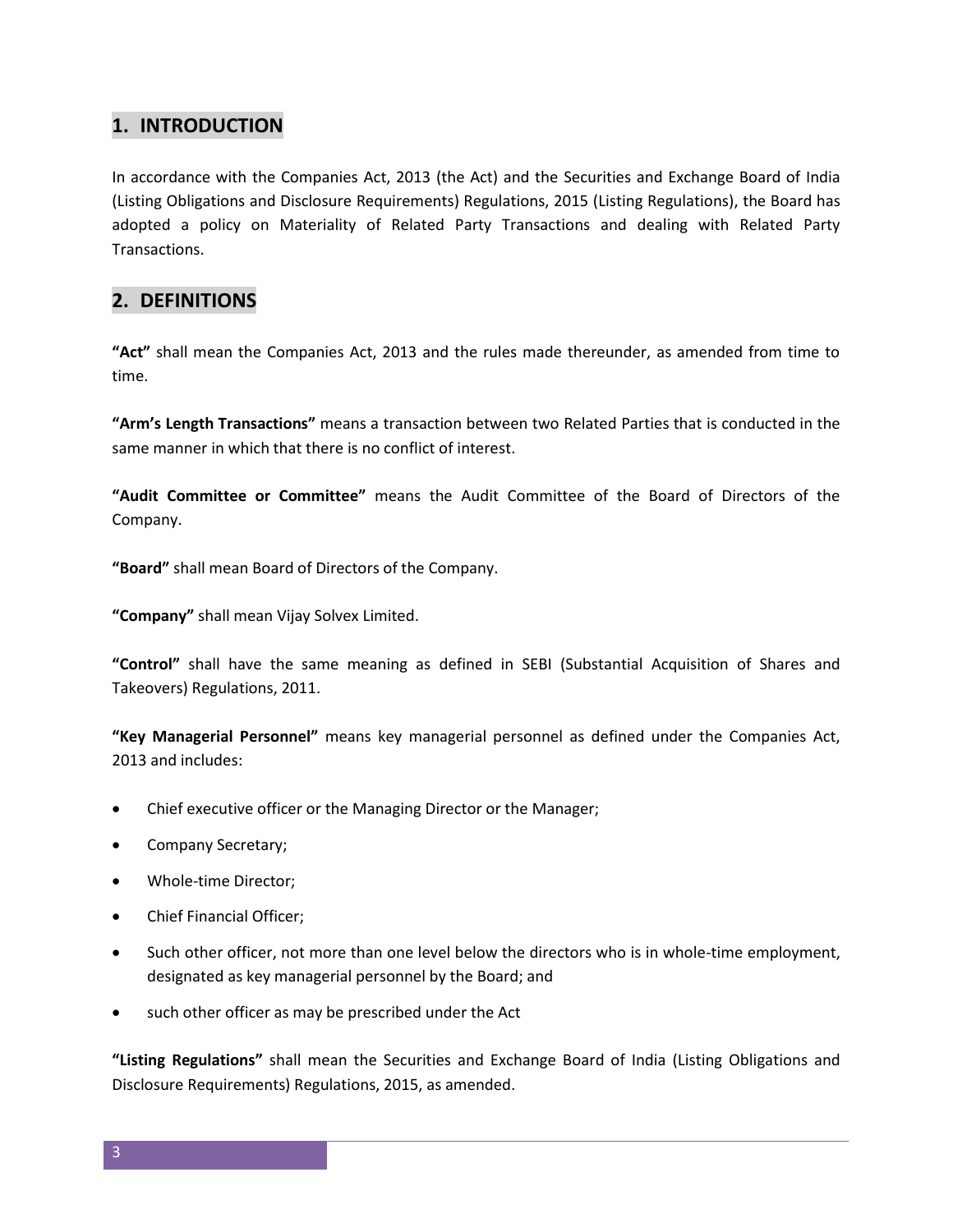#### **"Material Related Party Transaction"** means:

- (i) a transaction with a related party if the transaction / transactions to be entered into individually or taken together with previous transactions during a financial year, exceeds rupees one thousand crores or ten percent of the annual consolidated turnover of the Company as per the last audited financial statements of the Company, whichever is lower.
- (ii) a transaction involving payment to a related party for brand usage or royalty, it will be considered material if the transaction(s) to be entered into individually or taken together with previous transactions during a financial year, exceed five percent of the annual consolidated turnover of the Company as per the last audited financial statements of the Company.

**"Material Modification"** shall mean any variation having an impact on the monetary limits already approved by the Audit Committee or Shareholders, as the case may be, exceeding 25% of transactions, in each case, over and above the approved limits.

**"Ordinary Course of Business"** shall mean a transaction undertaken by the Company in the ordinary course of business which includes:

- (i) A transaction carried out in the normal course of business envisaged in accordance with Memorandum of Association of the Company as amended from time to time;
- (ii) Historical practice with a pattern of frequency; or
- (iii) Common commercial practice; or
- (iv) Meets any other parameters/criteria as decided by Board/Audit Committee.

**"Related Party"** means Related Party as defined under sub section (76) of section 2 of the Act, Listing Regulations and/ or under the applicable accounting standards, as amended from time to time.

Provided that:

- (i) any person or entity forming a part of the promoter or promoter group of the listed entity; or
- (ii) any person or any entity, holding equity shares:
	- (a) of twenty per cent or more; or
	- (b) of ten per cent or more, with effect from April 1, 2023;

in the listed entity either directly or on a beneficial interest basis as provided under section 89 of the Companies Act, 2013, at any time, during the immediate preceding financial year;

shall be deemed to be a related party: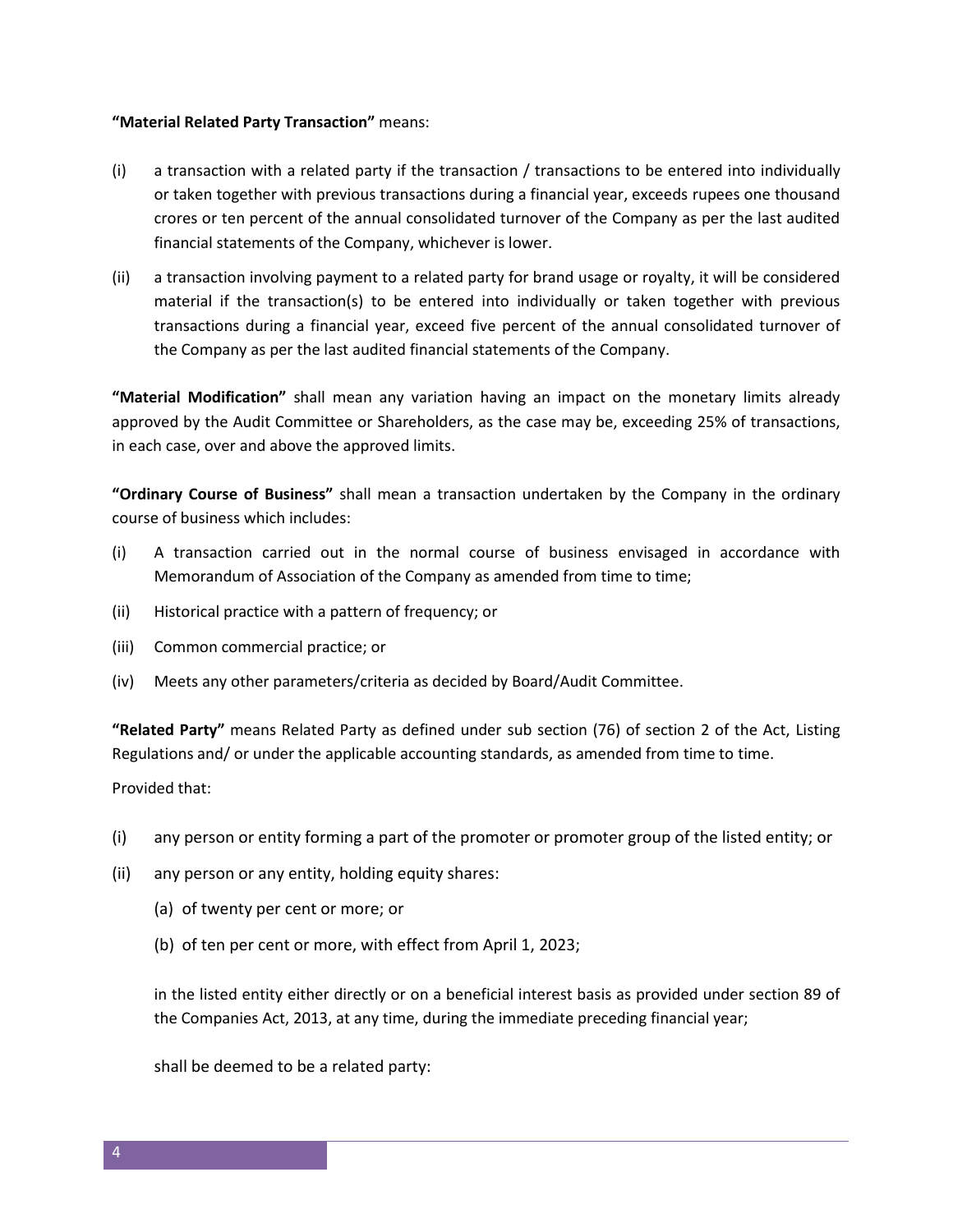**"Related Party Transaction"** means a transaction involving a transfer of resources, services or obligations between:

- (i) the Company or its subsidiaries, if any, on one hand and a related party of the listed entity or any of its subsidiaries on the other hand; or
- (ii) the Company or its subsidiaries, if any, on one hand, and any other person or entity on the other hand, the purpose and effect of which is to benefit a related party of the listed entity or any of its subsidiaries, with effect from April 1, 2023;

regardless of whether a price is charged and a "transaction" with a related party shall be construed to include a single transaction or a group of transactions in a contract:

Provided that the following shall not be a related party transaction:

- (a) the issue of specified securities on a preferential basis, subject to compliance of the requirements under the Securities and Exchange Board of India (Issue of Capital and Disclosure Requirements) Regulations, 2018;
- (b) the following corporate actions by the listed entity which are uniformly applicable/offered to all shareholders in proportion to their shareholding:
	- i. payment of dividend;
	- ii. subdivision or consolidation of securities;
	- iii. issuance of securities by way of a rights issue or a bonus issue; and
	- iv. buy-back of securities.
- (c) acceptance of fixed deposits by banks/Non-Banking Finance Companies at the terms uniformly applicable/offered to all shareholders/public, subject to disclosure of the same along with the disclosure of related party transactions every six months to the stock exchange(s), in the format as specified by the Board.

**"Relative"** means relative as defined under sub section (77) of section 2 of the Act and rules prescribed there under, as amended from time to time.

#### **3. APPLICABILITY**

This Policy applies to transactions between the Company and one or more of its Related Parties. It provides a framework for governance and reporting of Related Party Transactions including material transactions.

Transactions covered by this policy include any contract or arrangement with a Related Party with respect to transactions defined hereunder as "Related Party Transaction".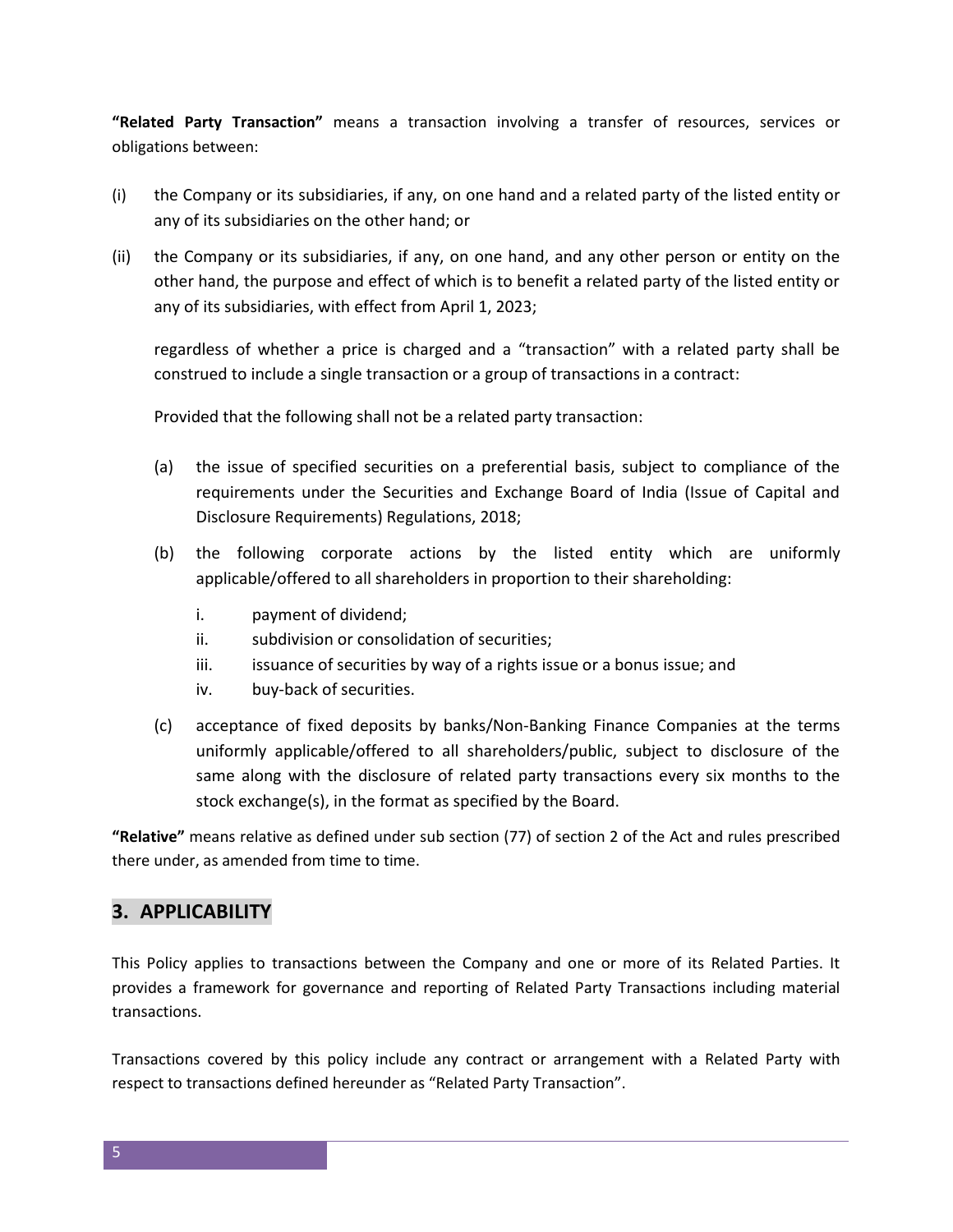#### **4. POLICY AND PROCEDURE FOR RELATED PARTY TRANSACTIONS**

#### **4.1 Identification of Related parties and Related Party Transactions**

All Directors and Key Managerial Personnel are responsible for informing the Company of their interest (including their indirect interest) in other companies, firms, body corporate(s) or concerns at the time of appointment and at the beginning of every financial year and any change in such interest during the year. In addition, all Directors and Key Managerial Personnel are responsible for providing notice to the Company Secretary of any potential Related Party Transaction involving him directly or indirectly.

The Responsible Person (Company Secretary/ Chief Financial Officer) shall at all times maintain a database of Company's Related Parties containing the names of individuals and Companies, identified on the basis of the definition set forth in Definition Clause above, along with their personal/Company details including any revisions therein. The Related Party List shall be updated whenever necessary and shall be reviewed at least once a year.

The Audit Committee, in consultation with the Company Secretary, will review and determine whether any Transaction with such Party(s) will constitute a Related Party Transaction requiring compliance with this RPT policy. Any member of the Audit Committee or Board who is directly or indirectly interested in any Related Party Transaction shall recuse himself and shall not be present in the meeting during discussions on related party transactions and shall not be entitled to vote on for such item under consideration by Audit Committee and Board, as the case may be.

#### **4.2 Material Threshold limits for Related Party Transactions**

| <b>Nature of Transactions</b>                                                                                      | <b>Materiality as per</b><br><b>Companies Act,</b><br>2013 | <b>Materiality as per Listing</b><br><b>Regulations</b>                                                                                                          |
|--------------------------------------------------------------------------------------------------------------------|------------------------------------------------------------|------------------------------------------------------------------------------------------------------------------------------------------------------------------|
| Sale, purchase or supply of any<br>or materials directly<br>goods<br>or<br>through appointment of agents           | amounting to 10%<br>of the<br>more<br>or<br>turnover*      | All transactions with one party<br>exceeding Rs. 1000 crore or 10%<br>οf<br>the<br>annual consolidated<br>turnover* of the<br>Company,<br>whichever is lower.    |
| Selling or otherwise disposing of, or<br>buying, property of any kind directly<br>or through appointment of agents | amounting to 10%<br>or more of the net<br>worth*           | All transactions with one party<br>exceeding Rs. 1000 crore or 10%<br>of<br>annual<br>consolidated<br>the<br>turnover* of the<br>Company,<br>whichever is lower. |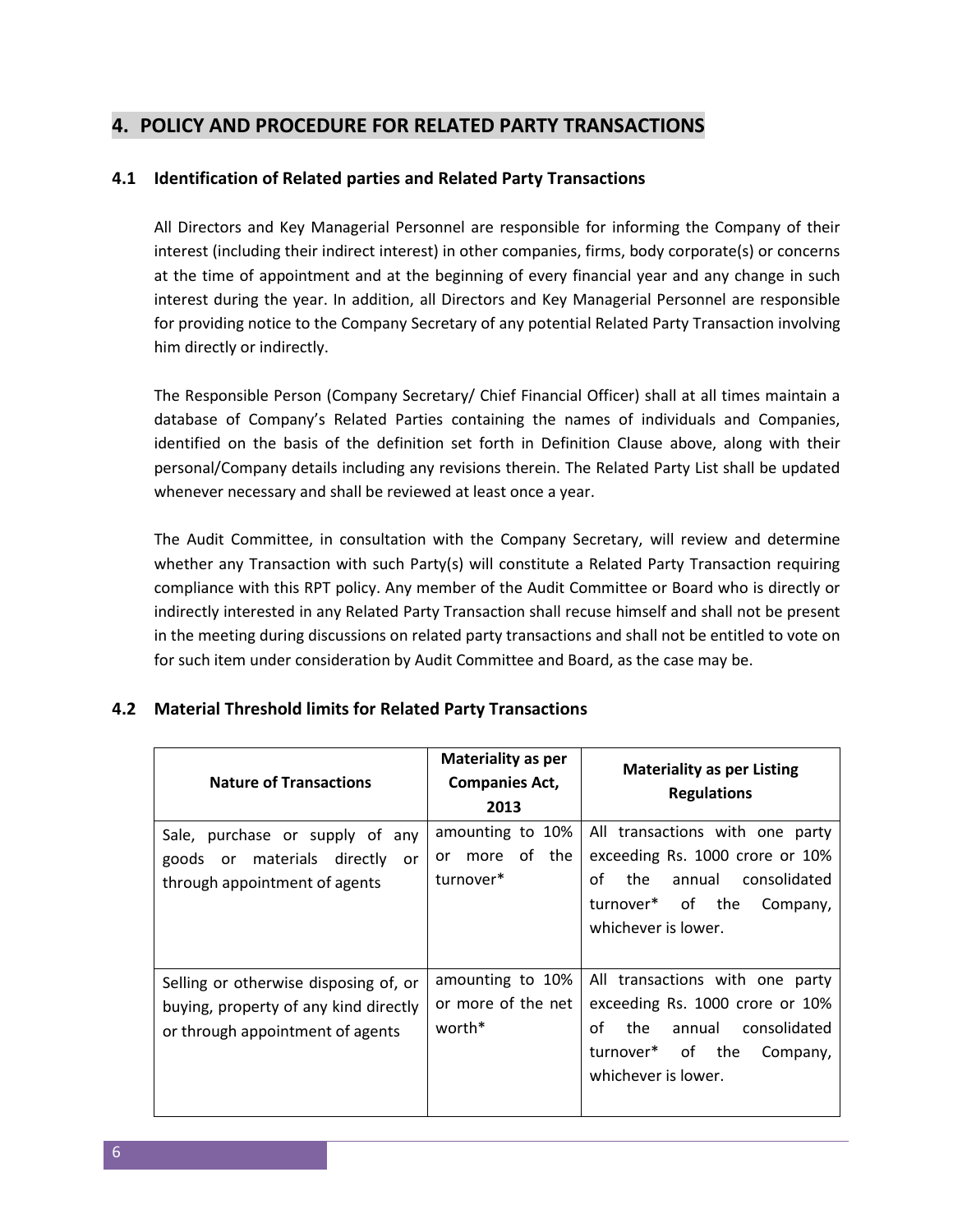| Leasing of property of any kind                                                                                                                         | amounting to 10%<br>of the<br>more<br>or<br>turnover*  | All transactions with one party<br>exceeding Rs. 1000 crore or 10%<br>the<br>annual consolidated<br>οf<br>turnover* of the<br>Company,<br>whichever is lower.    |
|---------------------------------------------------------------------------------------------------------------------------------------------------------|--------------------------------------------------------|------------------------------------------------------------------------------------------------------------------------------------------------------------------|
| Availing or rendering of any services<br>directly or through appointment of<br>agents                                                                   | amounting to 10%<br>or more of the<br>turnover*        | All transactions with one party<br>exceeding Rs. 1000 crore or 10%<br>the<br>annual<br>consolidated<br>Ωf<br>turnover* of the<br>Company,<br>whichever is lower. |
| Appointment to any office or place<br>of profit in the Company, its<br>subsidiary Company or associate<br>Company<br>monthly<br>at<br>a<br>remuneration | exceeding two and<br>half lakh rupees<br>(Rs.2,50,000) | All transactions with one party<br>exceeding Rs. 1000 crore or 10%<br>the<br>οf<br>annual<br>consolidated<br>turnover* of the<br>Company,<br>whichever is lower. |
| Remuneration for underwriting the<br>subscription of any securities or<br>derivatives thereof of the Company                                            | exceeding 1%<br>of <sub>l</sub><br>the net worth*      | All transactions with one party<br>exceeding Rs. 1000 crore or 10%<br>the<br>annual<br>consolidated<br>οf<br>turnover* of the<br>Company,<br>whichever is lower. |
| Payments to a related party with<br>respect to brand usage or royalty                                                                                   |                                                        | All transactions with one party<br>exceeding 5% of the<br>annual<br>consolidated turnover*<br>of the<br>Company.                                                 |

\* as per Audited financial statements of the preceding financial year.

Provided that in the event of a conflict between the Companies Act, 2013, as amended and the Listing Regulations for determining the threshold for materiality of a Related Party Transaction, the provision prescribing a higher threshold shall prevail.

#### **4.3 Review and Approvals required for Related Party Transactions**

All Related Party Transactions and subsequent material modifications, with respect to transactions where the Company is a party, must be reported to the Audit Committee for its prior approval in accordance with this Policy. Further, all subsequent non-material modifications to a Related Party Transaction must also be reported to the Audit Committee for approval.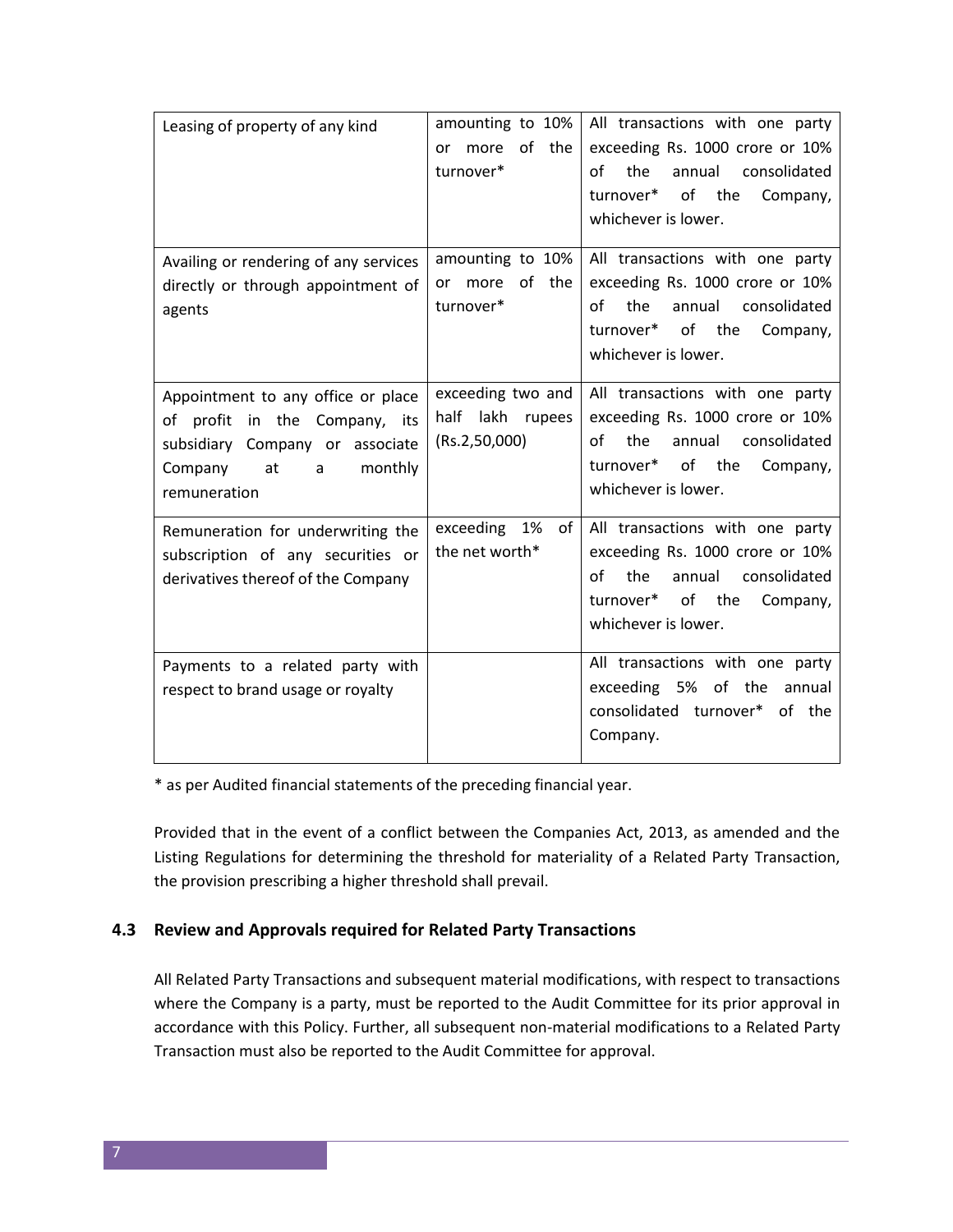All Related Party Transactions and subsequent material modifications, with respect to transactions where subsidiary Company, if any, is a party and the Company is not a party must be reported to the Audit Committee for its prior approval, subject to certain threshold limit mentioned elsewhere in this Policy.

The Audit Committee shall review the transactions and recommend same for approval of Board of Directors / Shareholders as per terms of this policy.

#### **(A) Approval of Audit Committee for RPTs**

All Related Party Transaction and subsequent Material Modification shall require prior approval of the Audit Committee and only those members of the Audit Committee, who are independent directors, shall approve related party transactions, whether at a meeting or by resolution by circulation or any other manner as provided by the Companies Act, 2013 and rules made thereunder read together with the secretarial standards.

All Related Party Transaction and subsequent Material Modification with respect to transactions to which the subsidiary of the Company, if any, is a party but the Company is not a party, shall require prior approval of the audit committee of the Company if the value of such transaction whether entered into individually or taken together with previous transactions during a financial year exceeds ten per cent of the annual consolidated turnover, as per the last audited financial statements of the Company;

with effect from April 1, 2023, all Related Party Transaction and subsequent material modifications, with respect to transactions to which the subsidiary of the Company, if any, is a party but the Company is not a party, shall require prior approval of the audit committee of the Company if the value of such transaction whether entered into individually or taken together with previous transactions during a financial year, exceeds ten per cent of the annual standalone turnover, as per the last audited financial statements of the subsidiary;

Prior approval of the Audit Committee of the Company shall not be required for a related party transaction to which the listed subsidiary, if any, is a party but the Company is not a party, if regulation 23 and sub-regulation (2) of regulation 15 of these regulations are applicable to such listed subsidiary.

#### **(B) Omnibus Approval by the Audit Committee**

The Audit Committee may grant omnibus approval for Related Party Transactions proposed to be entered into by the Company which are repetitive in nature subject to compliance of the conditions contained in Listing Regulations and Companies Act, 2013 and Rules made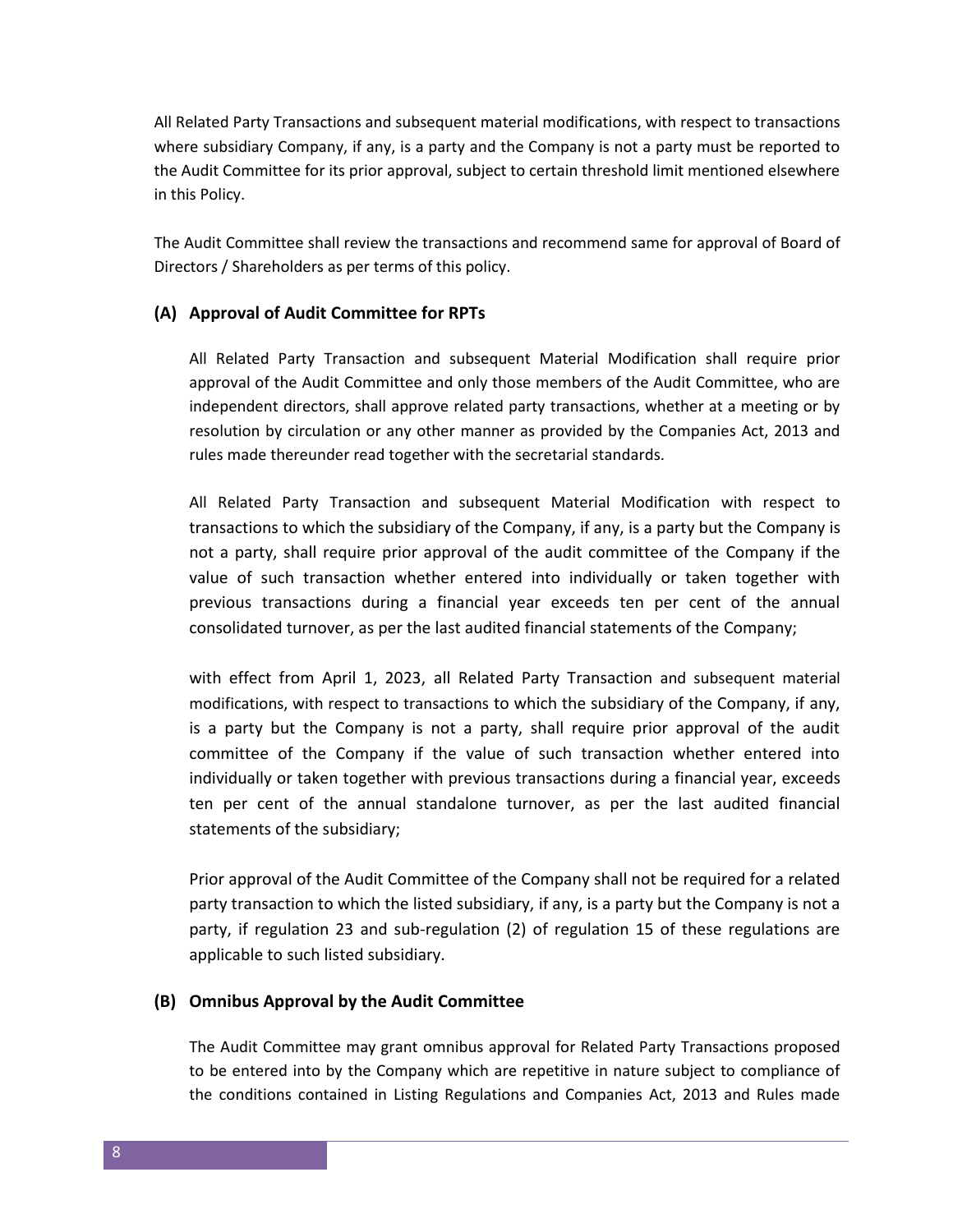thereunder, as amended from time to time. While granting omnibus approval, the Audit Committee shall satisfy itself regarding the need for such omnibus approval and that such approval is in the interest of the Company.

The omnibus approval granted by the Audit Committee shall specify the following:-

- i) the name(s) of the related party, nature of transaction, period of transaction, maximum amount of transactions that shall be entered into;
- ii) the indicative base price / current contracted price and the formula for variation in the price if any; and
- iii) such other conditions as the audit committee may deem fit:

Provided that where the need for related party transaction cannot be foreseen and aforesaid details are not available, audit committee may grant omnibus approval for such transactions subject to their value not exceeding rupees one crore per transaction.

Omnibus approval shall be valid for a period not exceeding one year and shall require fresh approval after the expiry of one year.

The Audit Committee shall review, at least on a quarterly basis, the details of Related Party Transactions entered into by the company pursuant to each of the omnibus approval given.

If any additional Related Party Transaction is to be entered by the Company post omnibus approval granted by the Audit Committee, then the Company shall present such transaction before the Audit Committee in its next meeting for its prior approval.

#### **(C) Information to be reviewed by the Audit Committee for approval of RPTs**

The responsible person shall provide the following information, for review of the audit committee for approval of a proposed RPT:

- a. Type, material terms and particulars of the proposed transaction;
- b. Name of the related party and its relationship with the Company or its subsidiary, including nature of its concern or interest (financial or otherwise);
- c. Tenure of the proposed transaction (particular tenure shall be specified);
- d. Value of the proposed transaction;
- e. The percentage of the Company's annual consolidated turnover, for the immediately preceding financial year, that is represented by the value of the proposed transaction (and for a RPT involving a subsidiary, such percentage calculated on the basis of the subsidiary's annual turnover on a standalone basis shall be additionally provided);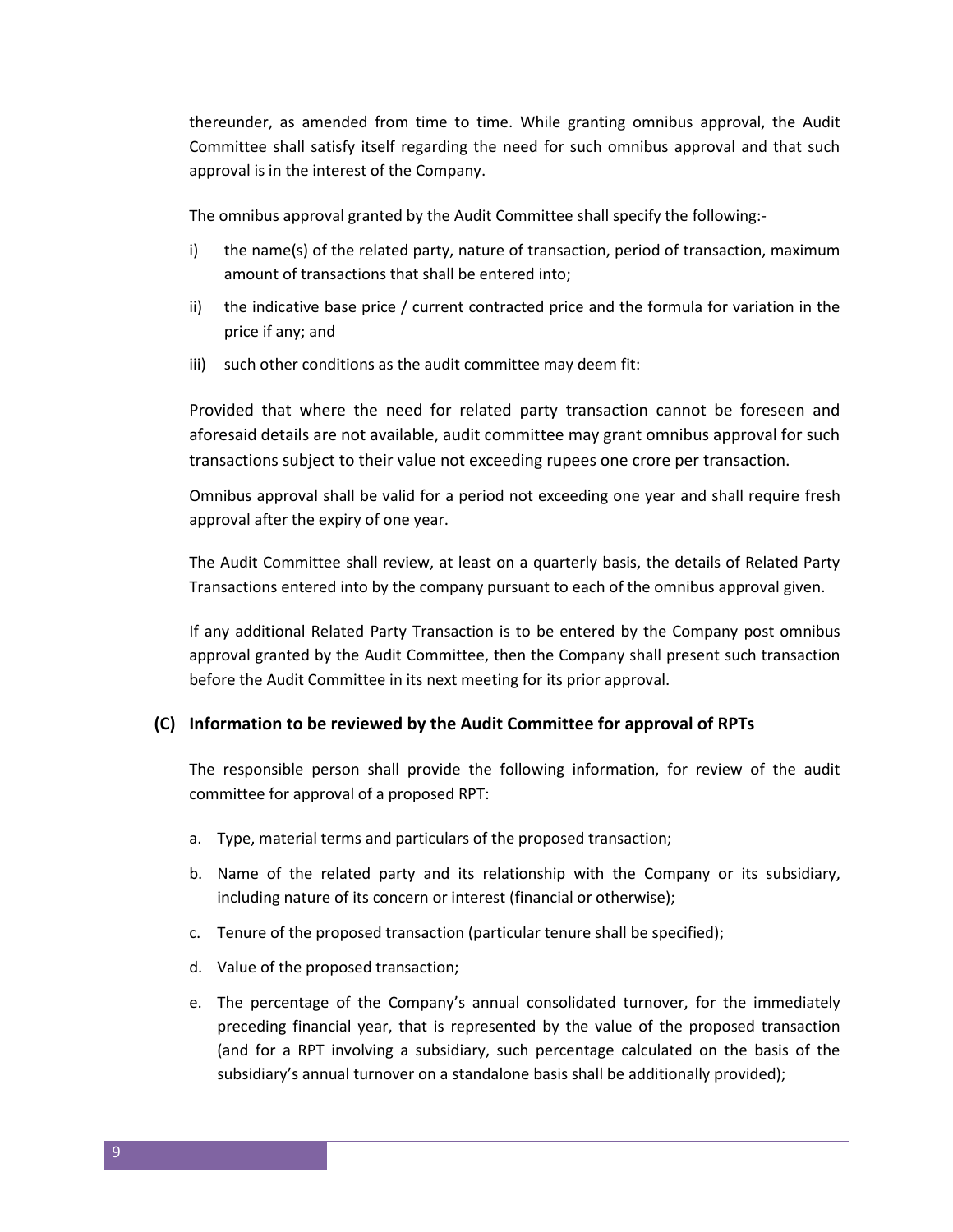- f. If the transaction relates to any loans, inter-corporate deposits, advances or investments made or given by the Company or its subsidiary:
	- i) details of the source of funds in connection with the proposed transaction;
	- ii) where any financial indebtedness is incurred to make or give loans, inter corporate deposits, advances or investments,
		- nature of indebtedness;
		- cost of funds; and
		- tenure;
	- iii) applicable terms, including covenants, tenure, interest rate and repayment schedule, whether secured or unsecured; if secured, the nature of security; and
	- iv) the purpose for which the funds will be utilized by the ultimate beneficiary of such funds pursuant to the RPT.
- g. Justification as to why the RPT is in the interest of the listed entity;
- h. A copy of the valuation or other external party report, if any such report has been relied upon;
- i. Percentage of the counter-party's annual consolidated turnover that is represented by the value of the proposed RPT on a voluntary basis;
- j. Any other information that may be relevant.

The audit committee shall also review the status of long-term (more than one year) or recurring RPTs on an annual basis.

#### **(D) Approval of the Board for RPTs**

The Board shall approve such Related Party Transactions as are required to be approved under the Act and/or Listing Regulations and/or transactions referred to it by the Audit Committee.

In addition to the above, the following kinds of transactions with related parties shall also place before the Board for its approval:

- a) Transactions in respect of which the Audit Committee is unable to determine whether or not they are in the ordinary course of business and/or at arm's length basis and decides to refer the same to the Board for approval;
- b) Transactions which are in the ordinary course of business and at arm's length basis, but which in Audit Committee's view requires Board approval.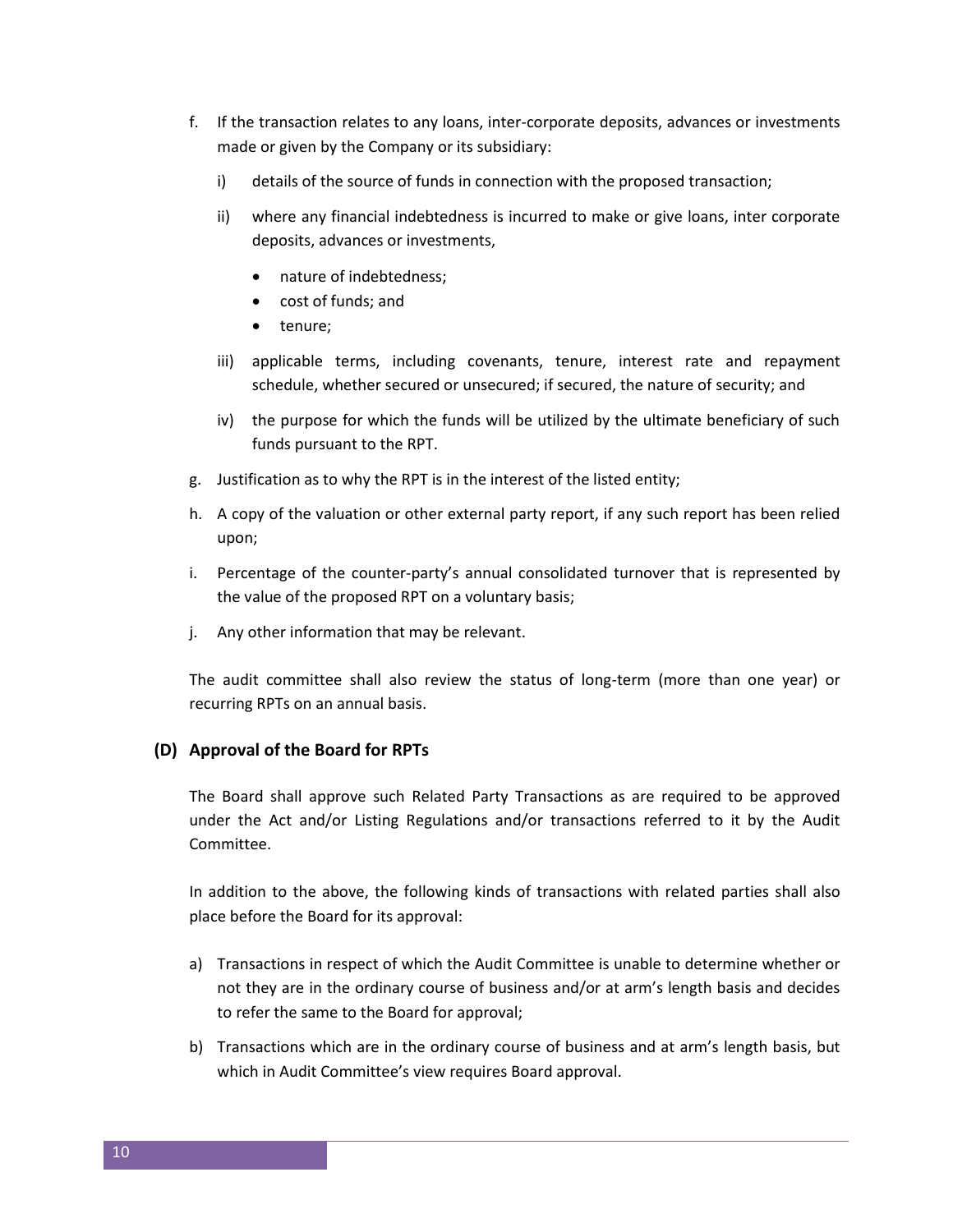c) Material Related Party Transactions as well as Related Party Transactions requiring shareholders approval under Section 188 of the Companies Act, 2013 and Rules made thereunder, which are intended to be placed before the shareholders for approval.

Any member of the Board who is interested or has a potential interest in any Related Party Transaction shall not be present at the meeting during discussions on the subject matter of the resolution relating to such Related Party Transaction.

#### **(E) Approval of the Shareholders for RPTs**

All Material Related Party Transactions exceeding the threshold limits prescribed in the Act or Listing Regulations and subsequent material modification shall require approval of shareholders of the Company through resolution and no related party shall vote to approve such resolutions whether the entity is a related party to the particular transaction or not and all Related Party/ies shall abstain from voting on such resolution.

Provided that prior approval of the shareholders of the Company shall not be required for a related party transaction to which the listed subsidiary, if any, is a party but the Company is not a party, if regulation 23 and sub-regulation (2) of regulation 15 of these regulations are applicable to such listed subsidiary.

#### **(F) Information to be provided to Shareholders for approval of RPTs**

The notice being sent to the shareholders seeking approval for any proposed RPT shall, in addition to the requirements under the Companies Act, 2013, include the following information as a part of the explanatory statement:

- (a) A summary of the information provided by the management of the listed entity to the audit committee;
- (b) Justification for why the proposed transaction is in the interest of the listed entity;
- (c) Where the transaction relates to any loans, inter-corporate deposits, advances or investments made or given by the listed entity or its subsidiary, the details as provided to the Audit Committee;
- (d) A statement that the valuation or other external report, if any, relied upon by the listed entity in relation to the proposed transaction will be made available through the registered email address of the shareholders;
- (e) Percentage of the counter-party's annual consolidated turnover that is represented by the value of the proposed RPT, on a voluntary basis;
- (f) Any other information that may be relevant.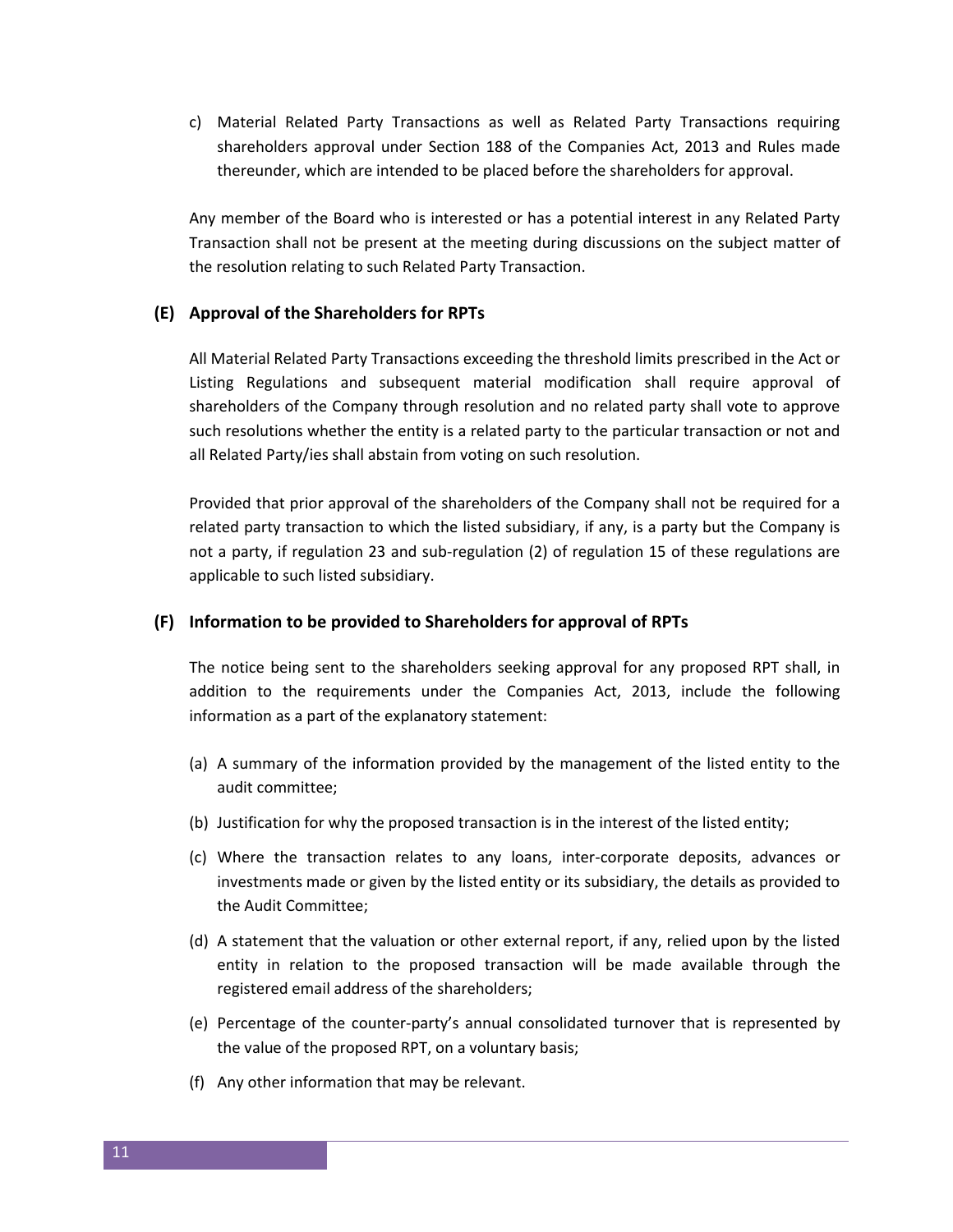In case the shareholders decide not to approve a Related Party Transaction, the Board/ Audit Committee, as appropriate, may direct additional actions including, but not limited to, immediate discontinuation or recession of the transaction, or modification of the transaction to make it acceptable to shareholders for approval.

#### **(G) Transactions not requiring approval of Audit Committee, Board or Shareholders**

Approval of Audit Committee, Board or Shareholders shall not be required in case of any transaction entered into by the Company with its wholly owned subsidiary, whose accounts are consolidated with the Company and placed before the shareholders at the general meeting for approval and the transactions entered into between two wholly-owned subsidiaries of the Company, whose accounts are consolidated with the Company and placed before the shareholders at the general meeting for approval.

#### **4.4 Related Party Transactions not previously approved**

In the event the Company becomes aware of a Related Party Transaction with a Related Party that has not been approved under this Policy prior to its consummation, the matter shall be reviewed by the Committee. The Committee shall consider all of the relevant facts and circumstances regarding the Related Party Transaction, and shall evaluate all options available to the Company, including ratification, revision or termination of the Related Party Transaction. The Committee shall also examine the facts and circumstances pertaining to the failure of reporting such Related Party Transaction to the Committee under this Policy and shall take any such action it deems appropriate.

Where any contract or arrangement is entered into by a director or any other employee of the Company with a Related Party, without obtaining the consent of the Board or approval by a resolution in the general meeting, where required and if it is not ratified by the Board or, as the case may be, by the Shareholders at a meeting within three months from the date on which such contract or arrangement was entered into, such contract or arrangement shall be voidable at the option of the Board and if the contract or arrangement is with a Related Party to any director, or is authorized by any other director, the directors concerned shall indemnify the Company against any loss incurred by it.

In any case, where the Committee determines not to ratify a Related Party Transaction that has been commenced without approval, the Committee, as appropriate, may direct additional actions including, but not limited to, immediate discontinuation or rescission of the transaction. In connection with any review of a Related Party Transaction, the Committee has authority to modify or waive any procedural requirements of this Policy.

The Company may proceed against a director or any other employee who had entered into such contract or arrangement in contravention of this Policy for recovery of any loss sustained by it as a result of such contract or arrangement and shall take any such action, it deems appropriate.